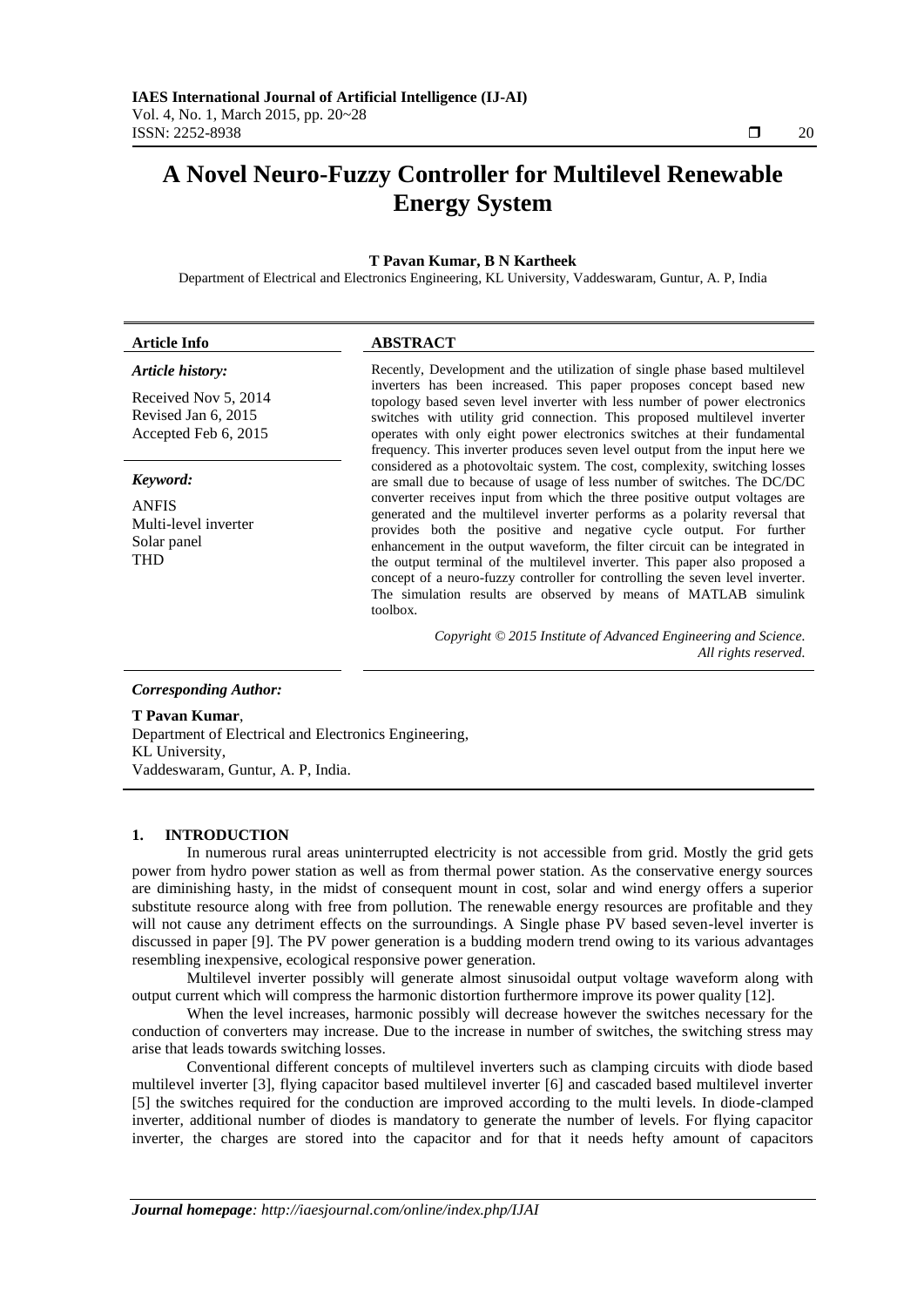consequently the cost of switches is amplified. To prevail over these conventional systems, a novel modified multilevel inverter is projected meant for generating seven level of output [11].

The neuro-fuzzy controlled photovoltaic energy generation system consisting of dc/dc boost converter, capacitor selection circuit and 7-Level inverter. This method plays a crucial task in reducing the amount of switches designed for generating seven level of output. It consisting of no more than six power electronic switches moreover only one switch will activate at high frequency at any instant. The solar panel dc outputs are boost up by means of boost converter along with its switches are embarrassed through the maximum power point technique (MPPT). In favour of supplying power towards the utility, the dc power is rehabilitated to ac by means of single Multi level inverter combined in the company of the capacitor selection circuit. The positive cycle of output are fashioned by the three pathways: 1) power from boost converter 2) commencing transformer 3) from single Multi level inverter. The single Multi level inverter breed negative half cycle. Ultimately, the proposed topology is simulated and results are obtained.



Figure 1. Block Diagram of Proposed Converter with Neuro-Fuzzy Controller

The intensity of sunlight and radiations present on the earth surface varies time to time; thereby it causes the changes in input voltage and current. The aim of this concept is to attain maximum regulated output power to utility. Generally, the maximum power is trapped using a dc-dc converter with the help of maximum power point tracking controller. In this paper we considered a basic perturb & observe method. Thereby it improves the efficiency of power generated by the solar panel.

The neuro-fuzzy control switches present in the converter, capacitor selection circuit and inverter as shown in Figure 1. It shows the block diagram of the anticipated level generator controlled by the neurofuzzy controller. In favour of PV system there will be change in irradiance as it depends on the environment aspects, for that reason necessitate of boost converter for raising the voltage rating.

In Figure 2 show the circuit configuration of proposed seven level inverter which consists of photovoltaic array, direct boost converter along with the multi-level inverter. The capacitor selection circuit is used to send the voltages of seven-levels to the utility grid system. The transformer connected along with the boost converter which will pick up voltage rating with its first level. Other levels are shaped commencing the multi-level and its negative voltage levels are formed from the polarity reversal which will afford positive cycle and negative cycle of output voltages.



Figure 2. Proposed Circuit Configurations

# **2. PHOTOVOLATIC SYSTEM BASED DC-DC CONVERTER**

The boost converter is effectively helps for improving the solar power. Because the power generated from the solar system is very small and it depends on the sun radiations. A boost converter is basically a dc to dc voltage converter with an output dc voltage more than input voltage.

Figure 3 shows the circuit configurations for the dc to dc boost converter based solar array system. Irrespective to the irradiance variation, regular output voltage and current are maintained in the proposed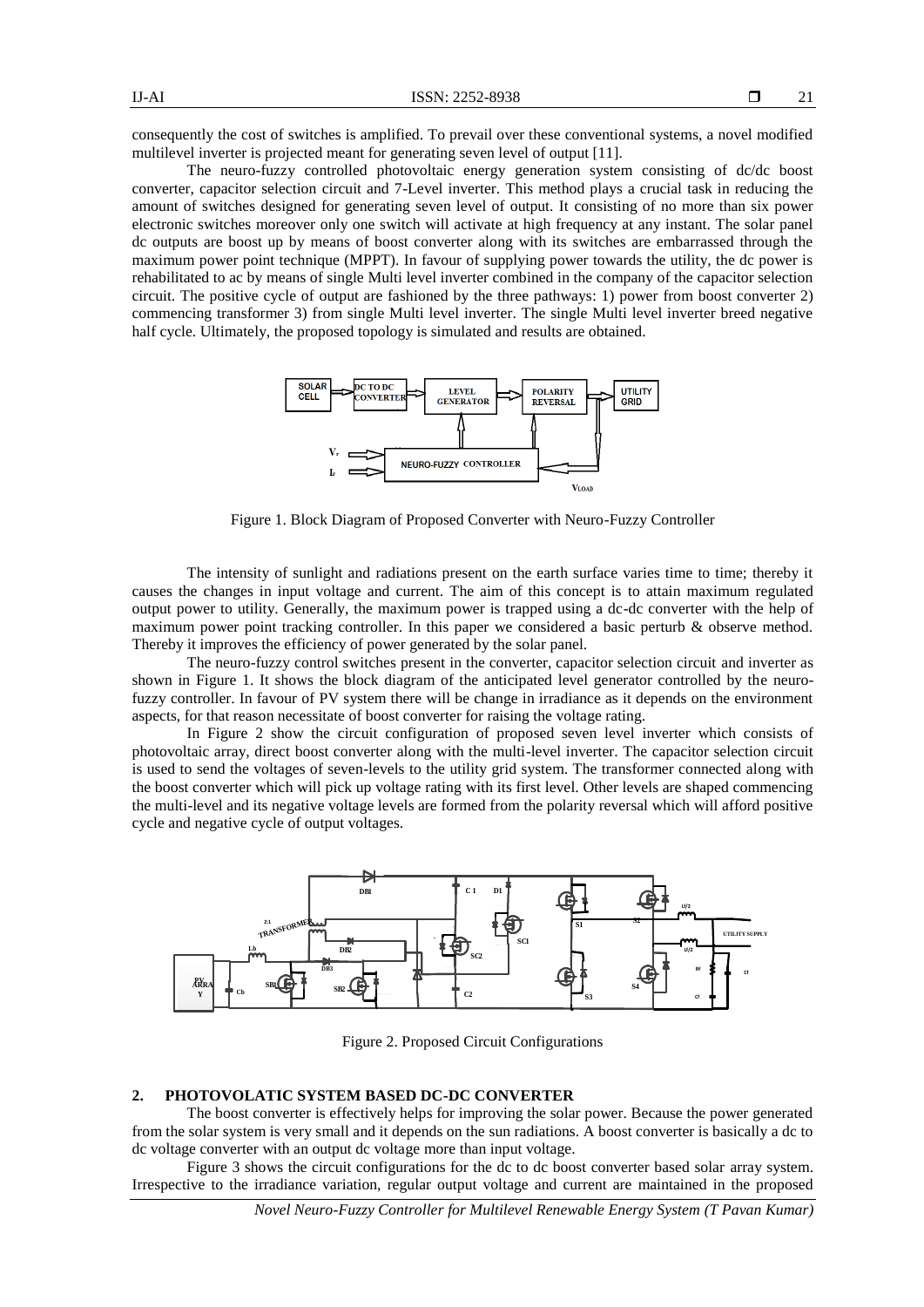power generation system. Then the transformer is used in this topic is to boost up the voltage levels which forms the output voltage levels. The charges will be stored in the two capacitors through transformer and boost converter.



Figure 3. Photovoltaic System Along with Boost Converter

#### **3. SEVEN-LEVEL INVERTER**

An inverter is installed in the system to convert the DC power generated into AC power for use in appliances. The proposed multilevel inverter shown in Figure 4 consists of single Multi level inverter at which seven levels of voltages and current are generated. For the negative power flow, this inverter will provide polarity reversal by which the positive and negative cycles are formed. The filter inductor at the load side reduces the harmonic content and maintains the sinusoidal waveform. The PWM signals are given for all the switches present in the boost converter and single Multi level inverter



Figure 4. Multilevel Inverter Circuit Configuration

#### **Modes of operation for seven-level inverter**

- 1. In mode 1 the switches S1 and S4 are in on state while the switches Sc1, Sc2, S2 and S3 are in off state condition. During this mode the capacitor C1 is discharged through diode. And the output voltage during this mode is Vdc/3.
- 2. During this mode 2 operation, the switch Sc1 is conducts along with the switch S1 and S4. Then the capacitor discharges through the diode and the output voltage during this mode is 2Vdc/3.
- 3. In case of mode 3 the switches Sc1, Sc2, S1 and S2 four switches are in conduction, then the capacitors c1 and c2 discharges through the diodes then the output voltage appears in this mode is Vdc.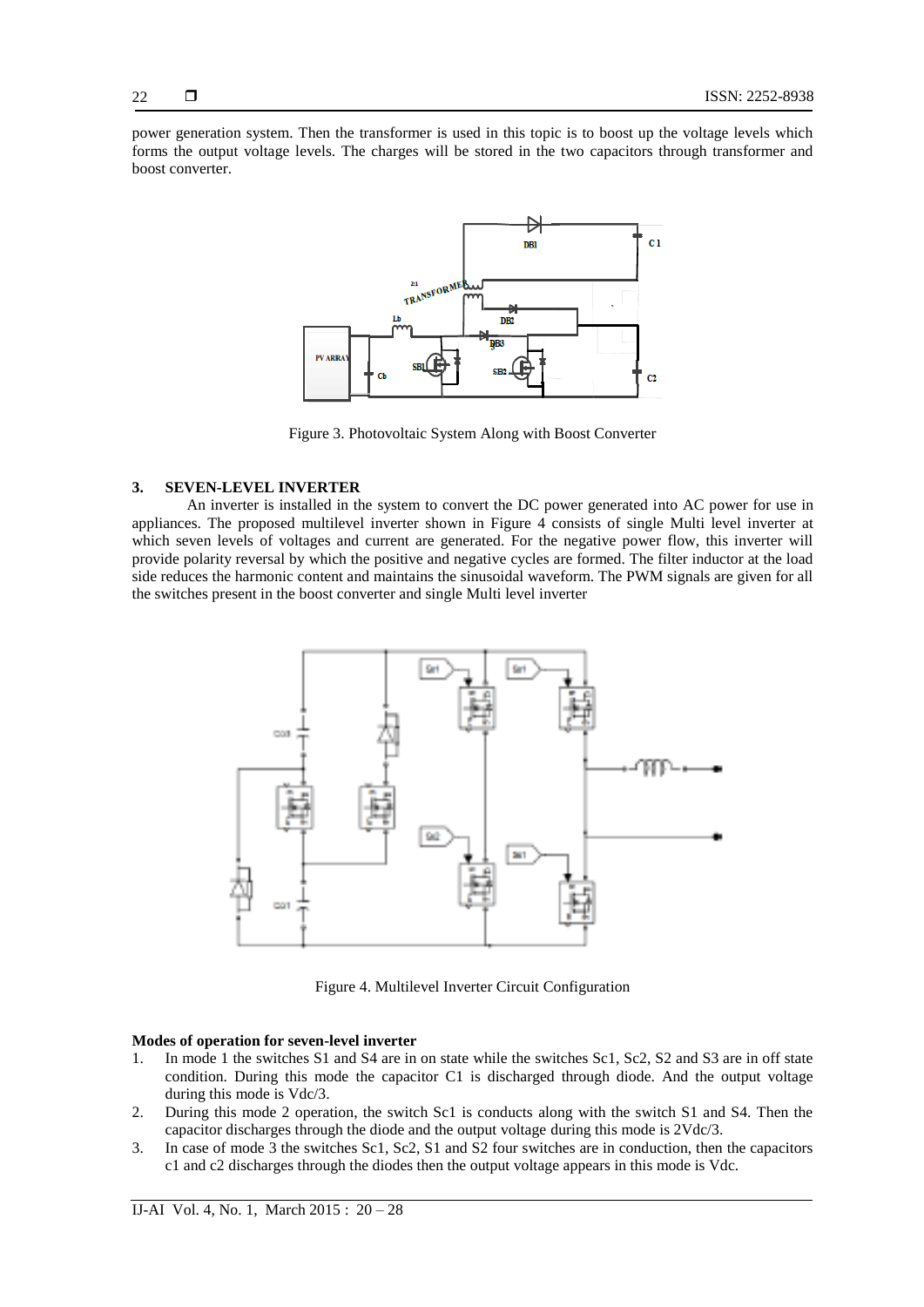- 4. In this case the switches S3 and S4 are conducts by turn off the all other switches. Therefore the output voltage appears is zero.
- 5. The remaining switches S2 and S3 conducts for generating the negative seven level voltage.

| Table 1. Switching Pattern for Seven Level Inverter |     |  |  |  |  |        |  |  |
|-----------------------------------------------------|-----|--|--|--|--|--------|--|--|
| Sc <sub>1</sub>                                     | Sc2 |  |  |  |  |        |  |  |
|                                                     |     |  |  |  |  | Vdc/3  |  |  |
|                                                     |     |  |  |  |  | 2Vdc/3 |  |  |
|                                                     |     |  |  |  |  | Vdc    |  |  |
|                                                     |     |  |  |  |  |        |  |  |

Table 1. Switching Pattern for Seven Level Inverter

## **4. CONTROL BLOCK DIAGRAM**

This proposed control diagram is designed for controlling the boost converter and the seven level inverters. These seven level inverter converts the dc power at low levels to high level ac system and provides these power to utility grid system. In this selection capacitors C1 and C2 are used for improving the voltage levels. The dc to dc converter is supplied by the solar power generation system along with the maximum power point tracking system for improving the voltage of the solar power plant. These control diagram is shown in Figure 5 and Figure 6.



Figure 5. Closed Loop Control Diagram for Multi-Level Inverter



Figure 6. Control Block Diagram for Dc-Dc Converter

#### **5. ADAPTIVE NEURO-FUZZY INFERENCE SYSTEM**

The ANFIS is one of the important controller in adaptive techniques. This section provides the information regarding the designing of neuro-fuzzy controller. These neural network controller consists of two inputs that are  $\Delta e$  and  $\Delta d e$  and it has one output that is  $f \in {\Delta e}$ ,  $\Delta d e$ . Each input consists of 5 membership functions. Figure 7 shows the configuration of ANFIS for a mamdani type and it has two input and one output.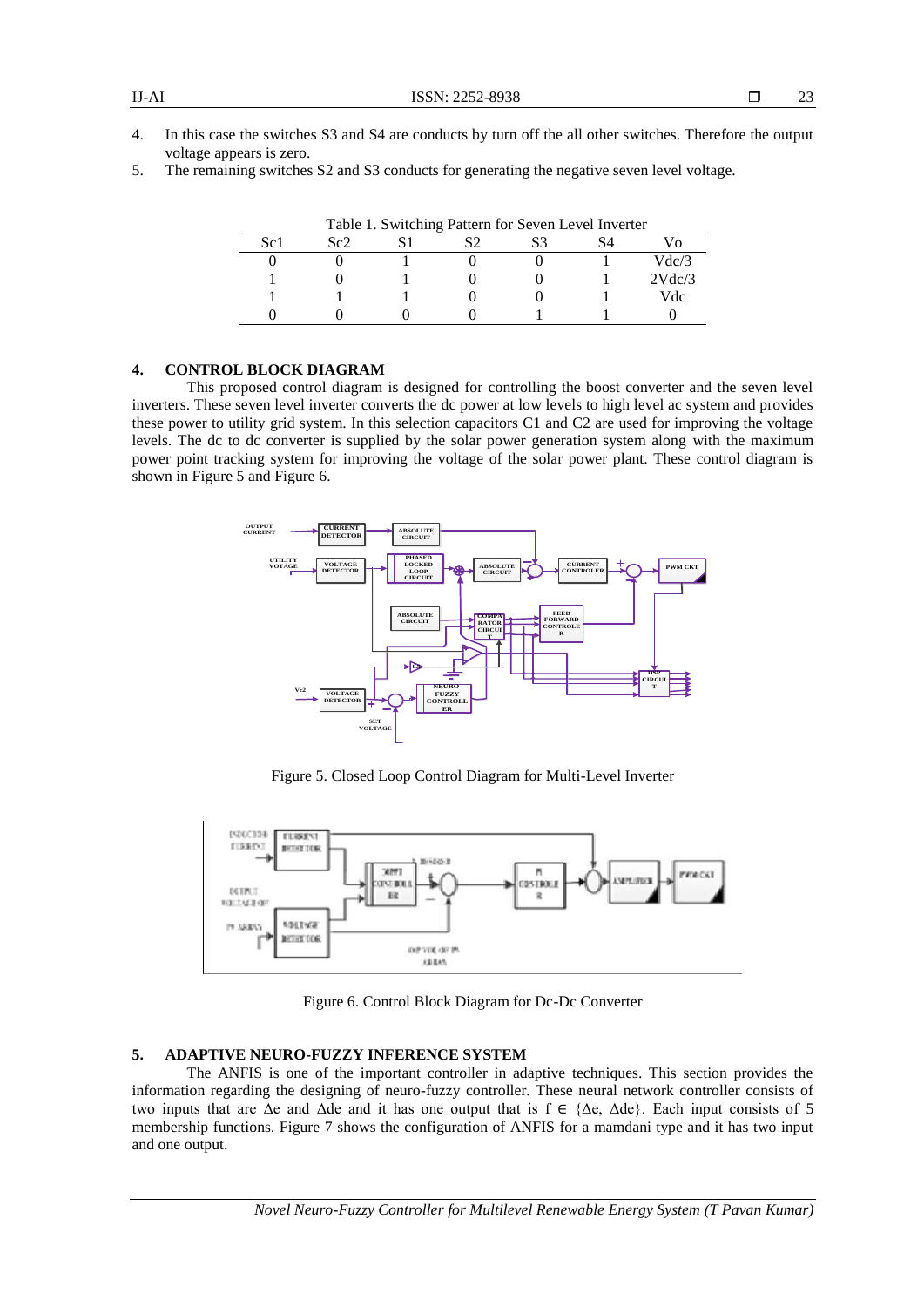

Figure 7. ANFIS Architecture

According to Figure 8, it is a mamdani based fuzzy controller with two inputs and one output and the rules are formed according to if-then statements. μAi and μBi are the membership functions of memberships with the fuzzy sets and these inputs are related with the operator logical AND. The hybrid learning algorithms are implemented for obtaining the values of system parameters. These learning algorithms is a function of linear and non-linear parameters. These explanations are implemented in Matlab/Simulink software.

Algorithm for neuro controller

- 1. Assume the inputs and outputs in the normalized form with respect to their maximum values and these are in the range of 0-1.
- 2. Assure the No.of input stages given network.
- 3. Indicate the No.of hidden layers for the network.
- 4. Design the new feed forward network based on the system parameters 'transig' and 'poslin'.
- 5. Assume the learning rate be 0.02 for the given network.
- 6. Identify the number of iterations for the system.
- 7. Enter the goal.
- 8. Train the network based on the given input and outputs.
- 9. For the given network Generate simulation with a command 'genism'

#### **Fuzzy controller**



Figure 8. Configuration of Fuzzy Inference System

#### **6. SIMULATION EXPLANATIONS**

For verifying the performance of the proposed photovoltaic system, a configuration was developed with a closed loop controller based on the fuzzy controller.

In the above shown solar power generation system, the solar system generates the output voltage is nearly 75.6V and this voltage is boosted to approximately 95V with the help dc to dc power converter and again this dc voltage is increased to nearly 180V with the help of dual switch controlled dc-dc boost converter. This boosted voltage is applied to seven level converter system with the use of charged capacitors C1 and C2.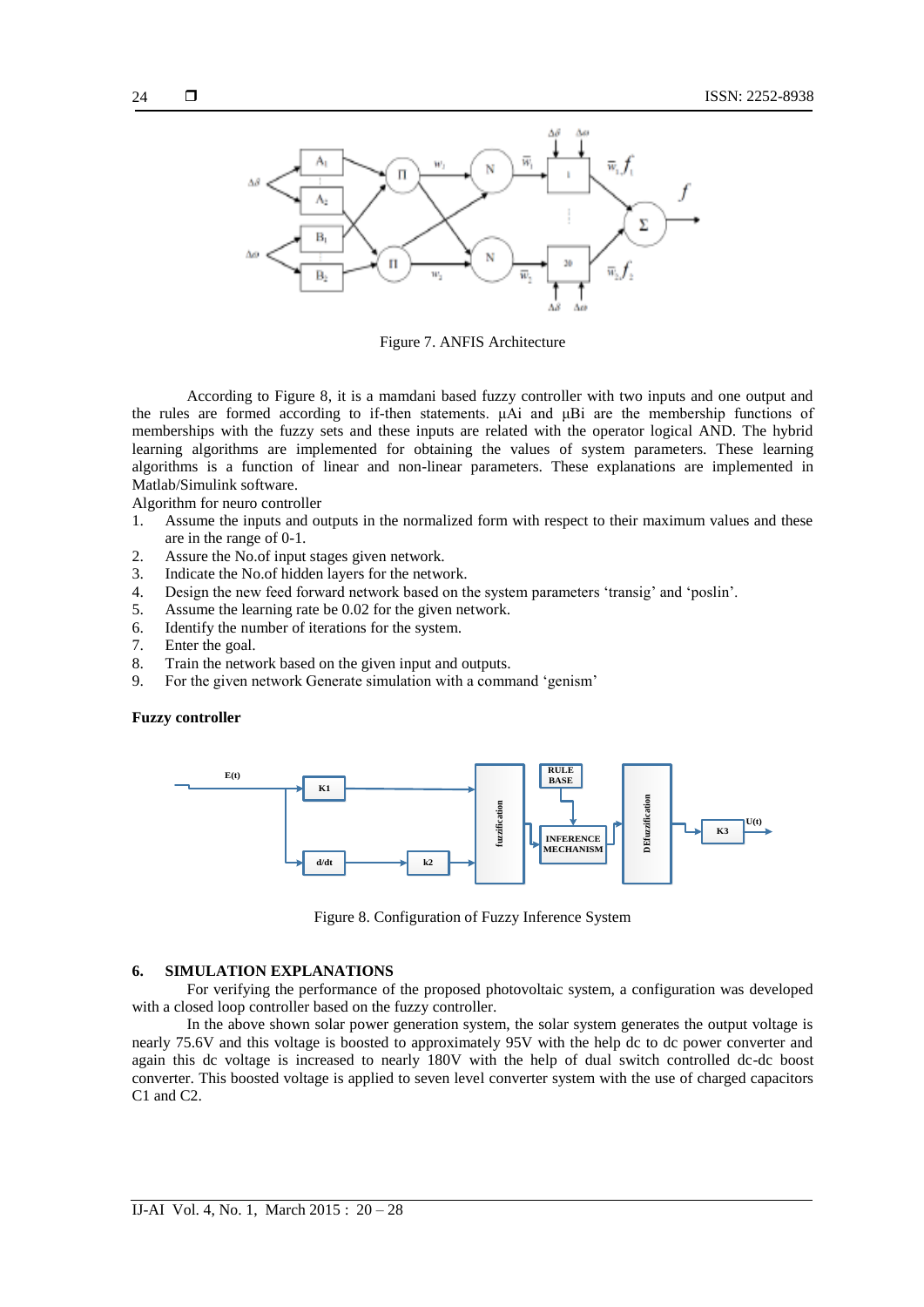

Figure 9. Simulation Diagram for Proposed System



Figure 10. Seven Level Output Voltage



Figure 11. Output Current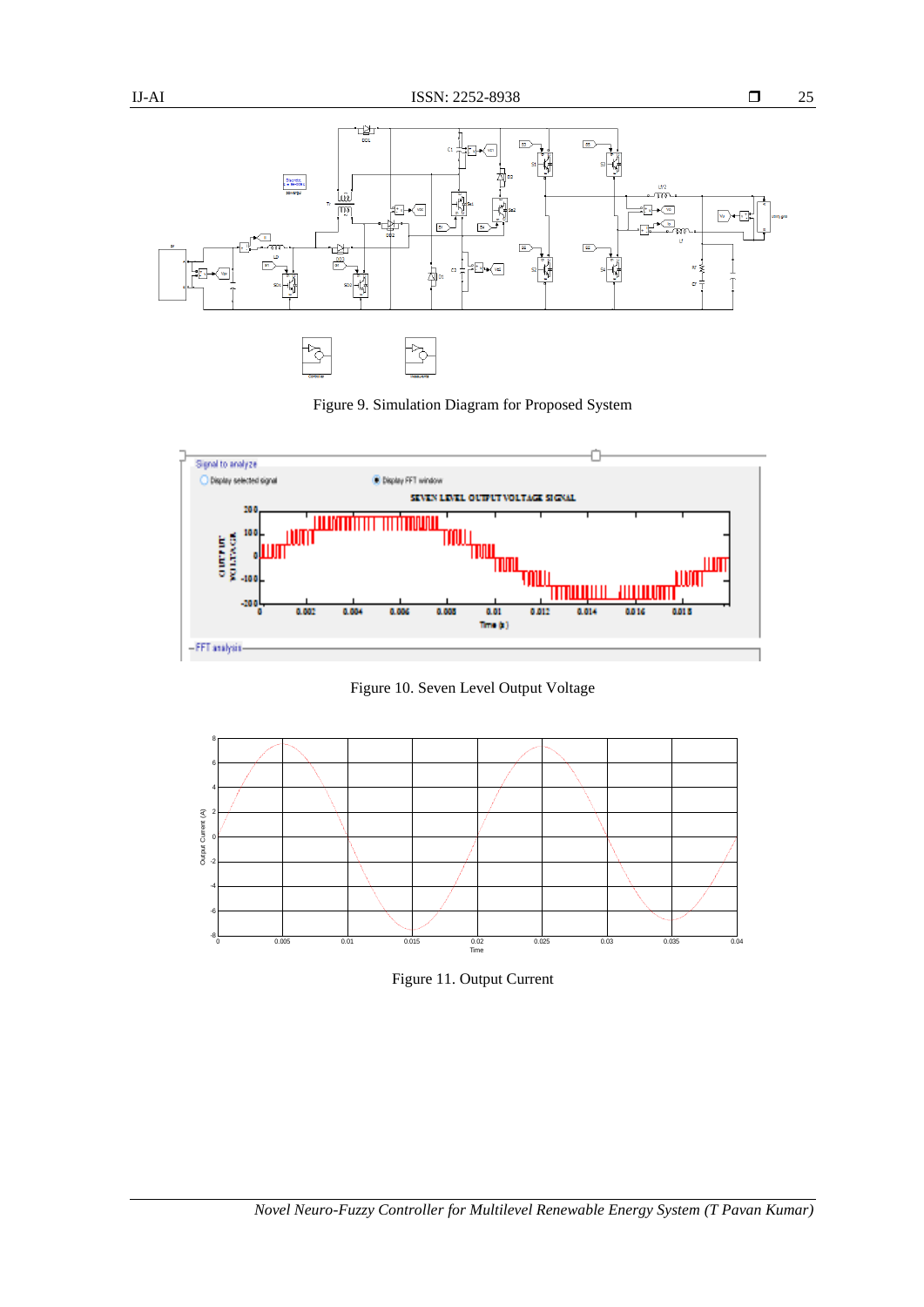

Figure 12. Utility Grid Voltage



Figure 13. Utility Grid Voltage and Current for Unity Power Factor



Figure 14. THD for Output Voltage

### **Advantages**

- 1. No capacitor Unbalance Problems
- 2. Improved the THD and power factor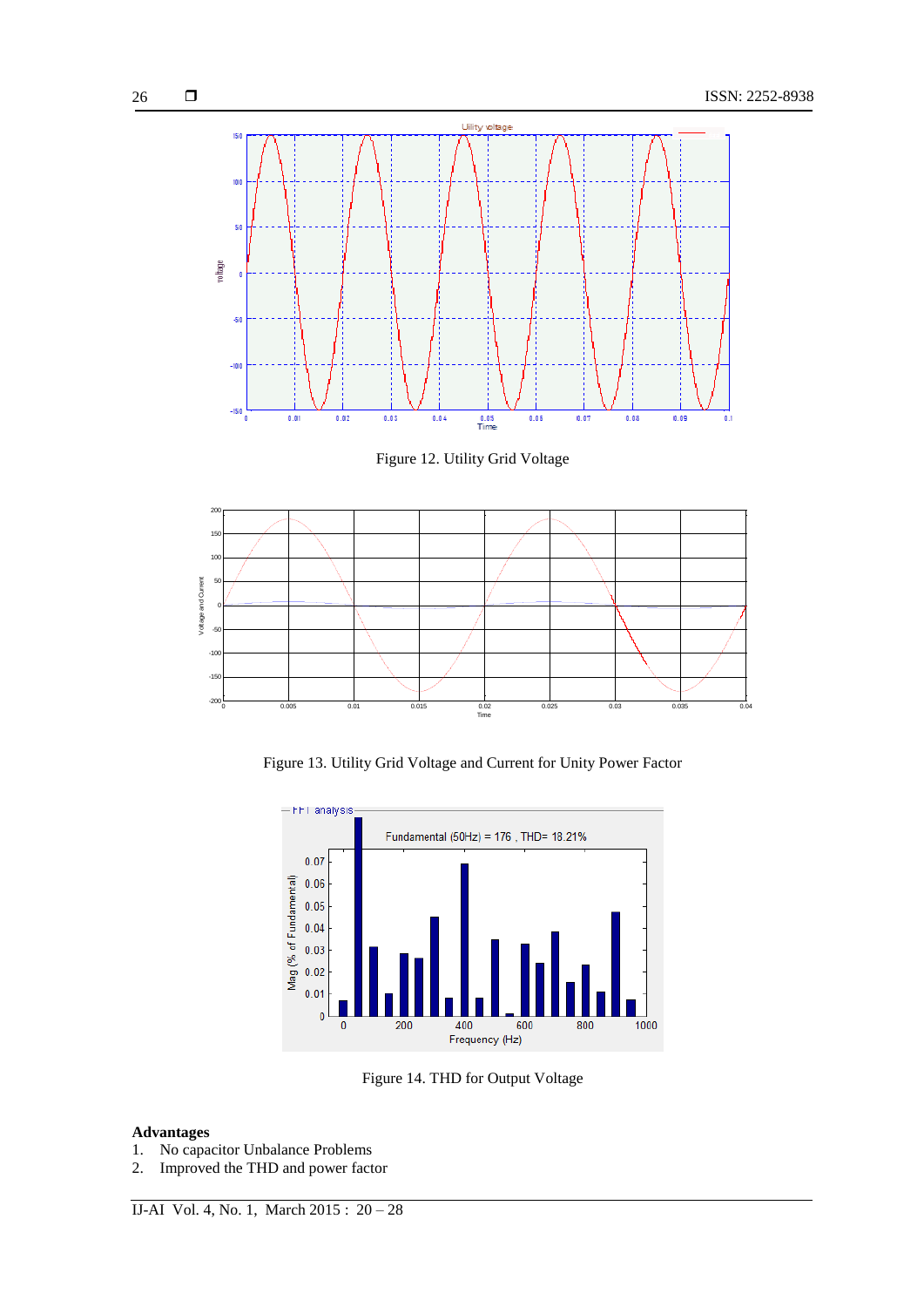27

3. Compactness

4. Low switching losses

#### **7. CONCLUSION**

The main features for this proposed converter has less cost, reduced size, and have high efficiency. By the help of reduced number of switches, seven-level of output voltages are generated thereby it reduces the switching and conduction losses. The THD of seven-level inverter is less compare to the five-level and three-level inverter. The ANFIS controller could control the switches present in the boost converter and multilevel inverter. For generating the seven levels of the output voltages we are used only six power electronic switches at high frequency at any time. As the inverter level increases, the filter requirements and harmonic content decreases.

#### **REFERENCES**

- [1] Jinn-Chang Wu, Member, IEEE, Chia-Wei Chou. A Solar Power Generation System with a Seven-Level Inverter. *IEEE Trans. Power Electron*. 2014; 29(7): 3454–3462.
- [2] Fan Zhang, Kary Thanapalan, Andrew Procter, Stephen Carr, Jon Maddy. Adaptive Hybrid Maximum Power Point Tracking Method for a Photovoltaic System. *IEEE Trans. Energy Conversion*. 2013; 28(2): 353-360.
- [3] JD Barros, JFA Silva, EGA Jesus. Fast-predictive optimal control of NPC multilevel converters. *IEEE Trans. Ind. Electron*. 2013; 60(2): 619–627.
- [4] J Chavarria, D Biel, F Guinjoan, C Meza, JJ Negroni. *Energy balance control of PV cascaded multilevel grid-connected inverters under level-shifted and phase-shifted PWMs*. *IEEE Trans. Ind. Electron.* 2013; 60(1): 98–111.
- [5] X She, AQ Huang, T Zhao, G Wang. Coupling effect reduction of a voltage-balancing controller in single-phase cascaded multilevel converters. *IEEE Trans. Power Electron*. 2012; 27(8): 3530–3543.
- [6] S Choi, M Saeedifard. Capacitor voltage balancing of flying capacitor multilevel converters by space vector PWM. *IEEE Trans. Power Delivery*. 2012; 27(3): 1154–1161.
- [7] RA Mastromauro, M Liserre, A Dell' Aquila. Control issues in single-stage photovoltaic systems: MPPT, current and voltage control. *IEEE Trans. Ind. Informat*. 2012; 8(2): 241–254.
- [8] L Maharjan, T Yamagishi, H Akagi. Active-power control of individual converter cells for a battery energy storage system based on a multilevel cascade PWM converter. *IEEE Trans. Power Electron*. 2012; 27(3): 1099–1107.
- [9] NA Rahim, K Chaniago, J Selvaraj, Single-phase seven-level grid-connected inverter for photovoltaic system. *IEEE Trans. Ind. Electr*. 2011; 58(6): 2435–2443.
- [10]Huan-Liang Tsai, Ci-Siang Tu, Yi-Jie Su, Member, Development of Generalized Photovoltaic Model Using MATLAB/SIMULINK,‖ IAENG, WCECS, San Francisco, USA 2008.
- [11]Ravi, A, Manoharan, PS, Vijay Anand J. Modeling and simulation of three phase multilevel inverter for grid connected photovoltaic systems. Solar Energy. 2011; 85: 2811-2818.
- [12]A Ravi, PS Manoharan, M Valan Rajkumar. Harmonic Reduction of Three-Phase Multilevel Inverter for Grid Connected Photovoltaic System Using Closed Loop Switching Control. International Review on Modelling & Simulations. 2012; 5 (5): 1934-1942.

# **BIOGRAPHIES OF AUTHORS**



Pavan Kumar Tempalli is Pursuing M.Tech Final year in stream of Power Electronics And Drives in Department of Electrical and Electronics Engineering at KL University, Guntur. He has done his B.Tech in stream of Electrical And Electronics Engineering from Sri Sunflower College of Engg & Tech (JNTUK). His Area of Interests Include Power Electronics &Drives Applications and Energy Systems.